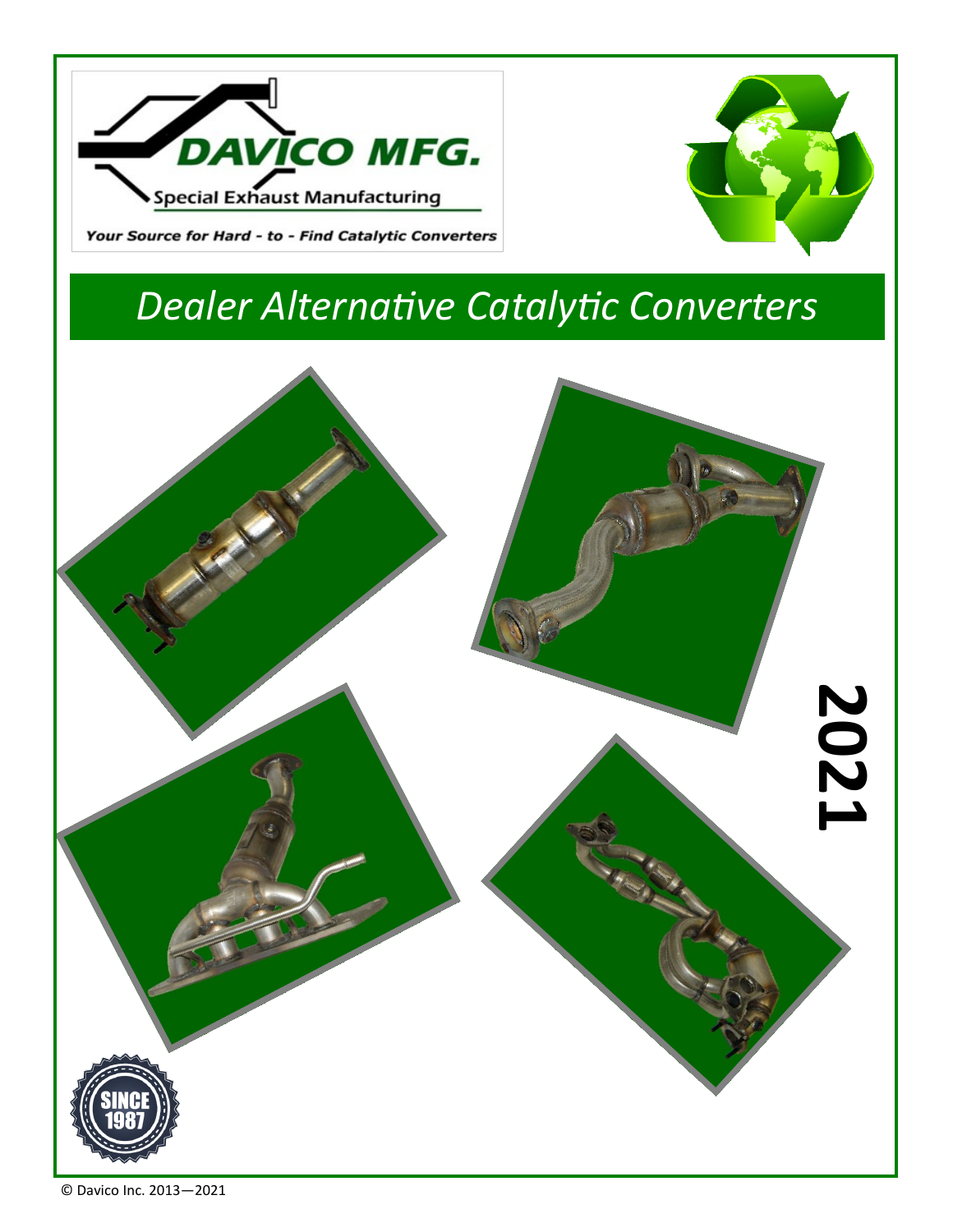

Your Source for Hard - to - Find Catalytic Converters



# *Are you Struggling with Stubborn PO420 & PO430 Codes on High Mileage or Poorly Maintained Vehicles?*

Certain makes and model vehicles have very tight perimeters for NOx levels and Oxygen Sensor switching activity. These vehicles can be very hard to keep within threshold when they are in a high mileage condition or have been poorly maintained. Sometimes the carbon and soot levels in these vehicles are hard to clean up, but a Catalytic Converter with a heavier Precious Metal load and Larger Substrate can compensate for the additional NOx being produced.

Today's GDI engine technology increases the chances of carbon and soot issues

**Davico Dealer Alternative Catalytic Converters** are just that. An alternative to going back to the dealer to compensate for these issues. **Dealer Alternative Catalytic Converters Feature**:

- **O.E.M. Style Wash-Coat Technology**
- **O.E.M. Style Precious Metal Loadings**
- **Larger Substrates for More Surface Area**
	- **Greater Oxygen Storage Capabilities.**

**Davico Dealer Alternative Catalytic Converters** are an easy upsell to your customers, usually costing Distributors a consistent upsell cost over the Exact-Fit option. Passing this upsell on to the Installer gives him a Dealer Alternative to help with these stubborn PO420 & PO430 codes on problem vehicles. Almost any Direct Fit Converter we offer can be made as a Dealer Alternative! Check your cost using your Login ID

& Password at: *www.davicomfg.com*

**Davico Dealer Alternative Catalytic Converters** eliminate comebacks on high mileage and poorly maintained vehicles. Call Davico Technical Assistance for more details and product availability.

## *800-422-6046*



**"Installers who check for Technical Service Bulletins, check or replace** 

**Oxygen Sensors and De-Carbonize engines with signs of excess carbon and soot greatly reduce or eliminate comebacks"**

### **Ask us about the Davico SLEDGEHAMMER**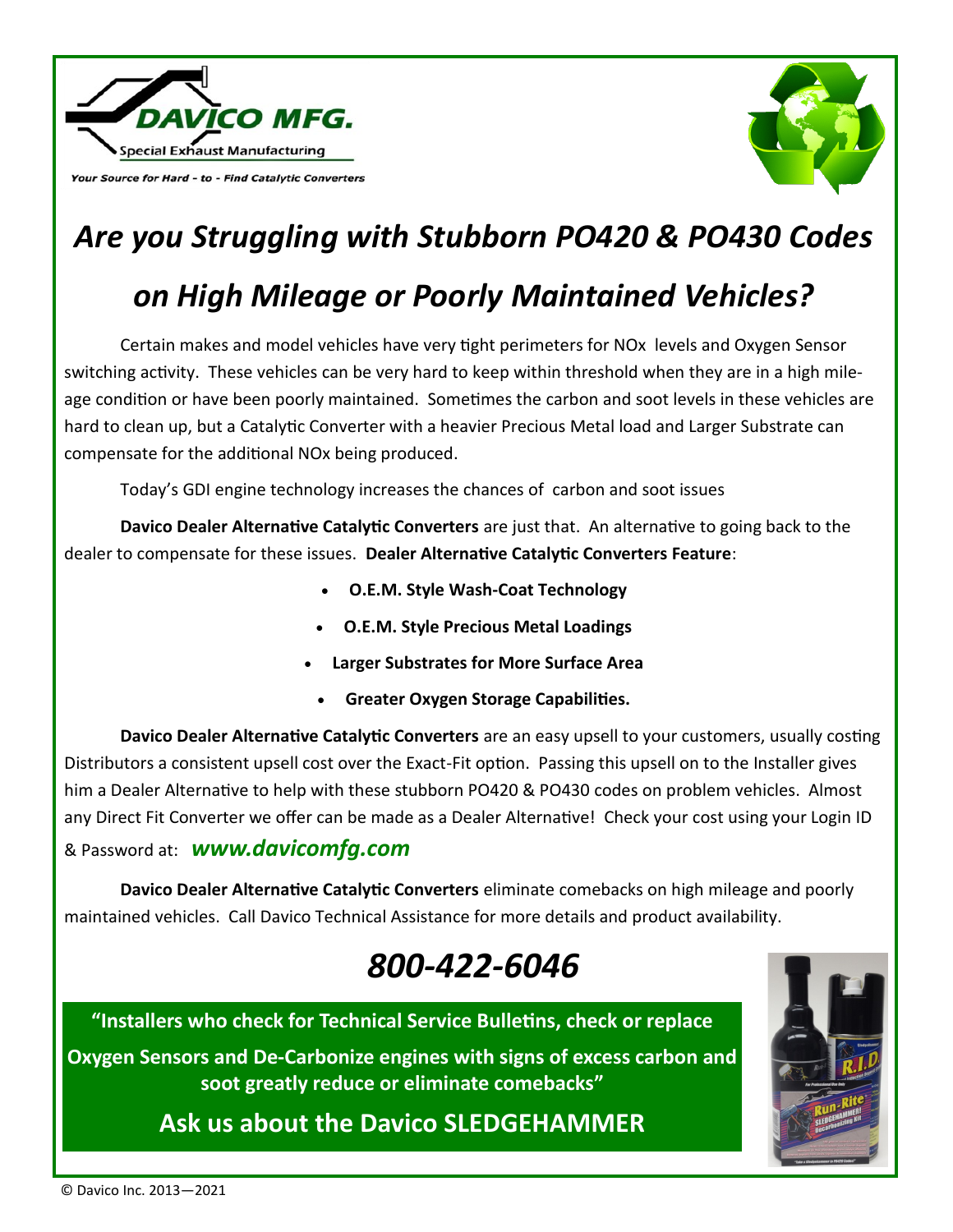| <b>DAVICO MFG.</b>                                    |
|-------------------------------------------------------|
| Special Exhaust Manufacturing                         |
| Your Source for Hard - to - Find Catalytic Converters |

| <b>DA Part #</b> | <b>Exact-Fit</b><br>Part # | Coverage  | <b>Make</b>       | Model                 | Cyl            | <b>Engine</b>    | <b>Model Description</b>             |
|------------------|----------------------------|-----------|-------------------|-----------------------|----------------|------------------|--------------------------------------|
| 43024            | 13024                      | 95-99     | <b>HONDA</b>      | Accord, Odyssey       | 4              | 2.2L, 2.3L       | <b>Rear Main Converter</b>           |
| 43024            | 13024                      | 95-99     | <b>ACURA</b>      | CL                    | 4              | 2.2L, 2.3L       | <b>Rear Main Converter</b>           |
| 43041            | 13041                      | 98-01     | <b>HONDA</b>      | Accord                | 4              | 2.3L             | <b>Rear Main Converter Center O2</b> |
| 43041            | 13041                      | 98-99     | <b>ACURA</b>      | CL                    | 4              | 2.3L             | <b>Rear Main Converter Center O2</b> |
| 43056            | 13056                      | 93-02     | <b>NISSAN</b>     | Quest                 | 6              | 3.0L, 3.3L       | <b>Rear Main Converter</b>           |
| 43056            | 13056                      | 94-98     | <b>MERCURY</b>    | Villager              | 6              | 3.0 <sub>L</sub> | <b>Rear Main Converter</b>           |
| 43065            | 13065                      | $01 - 05$ | <b>MITSUBISHI</b> | Eclipse               | 6              | 3.0 <sub>L</sub> | Main Converter Ass'y                 |
| 43065            | 13065                      | $01 - 05$ | <b>MITSUBISHI</b> | Galant                | 6              | 3.0 <sub>L</sub> | Main Converter Ass'y                 |
| 43065            | 13065                      | $01 - 05$ | <b>CHRYSLER</b>   | Sebring               | 6              | 3.0 <sub>L</sub> | Main Converter Ass'y                 |
| 43065            | 13065                      | 01-05     | <b>DODGE</b>      | <b>Stratus</b>        | 6              | 3.0 <sub>L</sub> | Main Converter Ass'y                 |
| 43069            | 13069                      | 85-87     | <b>HONDA</b>      | Civic                 | 4              | 1.5L             | <b>Rear Main Converter</b>           |
| 43070            | 13070                      | 98-02     | <b>TOYOTA</b>     | Corolla               | 4              | 1.8L             | Rear Main Converter w/Resonator      |
| 43070            | 13070                      | 98-02     | <b>CHEVROLET</b>  | Prizm                 | 4              | 1.8L             | Rear Main Converter w/Resonator      |
| 43071            | 13071                      | 95-02     | <b>HONDA</b>      | Accord                | 6              | 2.7L, 3.0L       | Rear Main Converter Center O2        |
| 43071            | 13071                      | 99-03     | <b>ACURA</b>      | CL, TL                | 6              | 3.2L             | Rear Main Converter Center O2        |
| 43071            | 13071                      | 99-04     | <b>HONDA</b>      | Odyssey               | 6              | 3.5L             | <b>Rear Main Converter Center O2</b> |
| 43079            | 13079                      | 96-98     | <b>VOLKSWAGEN</b> | Golf                  | 46             | 2.0L, 2.8L       | Main Converter Ass'y                 |
| 43079            | 13079                      | 95-98     | <b>VOLKSWAGEN</b> | Jetta                 | 46             | 2.0L, 2.8L       | Main Converter Ass'y                 |
| 43079            | 13079                      | 95-97     | VOLKSWAGEN        | Passat                | 6              | 2.8L             | Main Converter Ass'y                 |
| 43086            | 13086                      | 98-05     | <b>VOLKSWAGEN</b> | <b>Beetle</b>         | 4              | 2.0 <sub>L</sub> | Main Converter Ass'y                 |
| 43086            | 13086                      | 99-01     | VOLKSWAGEN        | Golf                  | $\overline{4}$ | 2.0 <sub>L</sub> | Main Converter Ass'y                 |
| 43086            | 13086                      | 99-01     | <b>VOLKSWAGEN</b> | Jetta                 | 4              | 2.0 <sub>L</sub> | Main Converter Ass'y                 |
| 43093            | 13093                      | 99-02     | VOLKSWAGEN        | Golf, Jetta           | 6              | 2.8L             | Main Converter Ass'y                 |
| 43094            | 13094                      | 95-97     | <b>TOYOTA</b>     | Tercel                | 4              | 1.5L             | <b>Rear Main Converter</b>           |
| 43095            | 13095                      | 99-05     | VOLKSWAGEN        | <b>Beetle</b>         | 4              | 1.8L             | Main Converter Ass'y                 |
| 43095            | 13095                      | 00-05     | <b>VOLKSWAGEN</b> | Golf, Jetta           | $\overline{4}$ | 1.8L             | Main Converter Ass'y                 |
| 43095            | 13095                      | 00-06     | <b>AUDI</b>       | <b>TT</b>             | 4              | 1.8L             | Main Converter Ass'y                 |
| 43097            | 13097                      | 91-95     | <b>ACURA</b>      | Legend                | 6              | 3.2L             | Main Converter Ass'y                 |
| 43097            | 13097                      | 96-04     | <b>ACURA</b>      | <b>RL</b>             | 6              | 3.5L             | Main Converter Ass'y                 |
| 43097            | 13097                      | 96-98     | <b>ACURA</b>      | <b>TL</b>             | 6              | 3.2L             | Main Converter Ass'y                 |
| 43219            | 23219                      | 96-00     | <b>JEEP</b>       | Cherokee              | 4              | 2.5L             | Main Converter Ass'y                 |
| 43219            | 23219                      | 96-01     | <b>JEEP</b>       | <b>Grand Cherokee</b> | 68             | 4.0L, 4.7L       | Main Converter Ass'y                 |
| 43219            | 23219                      | 96-98     | <b>JEEP</b>       | <b>Grand Cherokee</b> | 8              | 5.2L             | Main Converter Ass'y                 |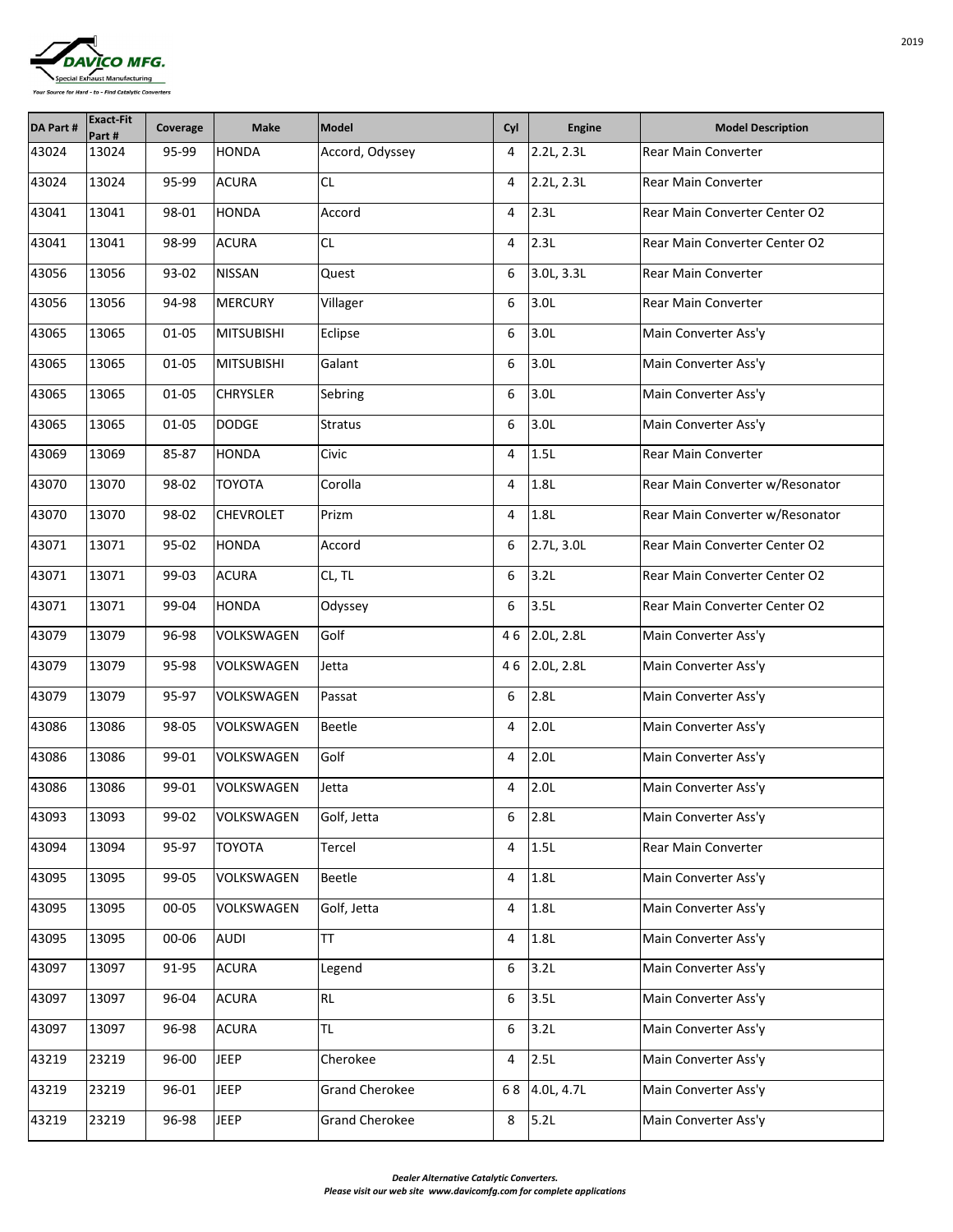

| <b>DA Part #</b> | <b>Exact-Fit</b><br>Part# | Coverage  | <b>Make</b>       | Model                         | Cyl | <b>Engine</b>                | <b>Model Description</b>     |
|------------------|---------------------------|-----------|-------------------|-------------------------------|-----|------------------------------|------------------------------|
| 44075            | 14075                     | 99-00     | <b>MAZDA</b>      | Protégé                       | 4   | 1.6L, 1.8L                   | <b>Front Pre-Converter</b>   |
| 44075            | 14075                     | $01 - 03$ | <b>MAZDA</b>      | Protégé, Protégé 5            | 4   | 2.0 <sub>L</sub>             | <b>Front Pre-Converter</b>   |
| 44455            | 14455                     | 1997      | <b>SATURN</b>     | SL, SL1, SL2                  | 4   | 1.9L                         | <b>Rear Main Converter</b>   |
| 44466            | 14466                     | 96-00     | <b>SATURN</b>     | SC2, SL2, SW2                 | 4   | 1.9L                         | <b>Rear Main Converter</b>   |
| 44466            | 14466                     | $00 - 02$ | <b>SATURN</b>     | SL, SL1                       | 4   | 1.9L                         | <b>Rear Main Converter</b>   |
| 44481            | 14481                     | 96-00     | <b>DODGE</b>      | Caravan                       | 4   | 2.4L                         | <b>Rear Main Converter</b>   |
| 44481            | 14481                     | 96-97     | <b>DODGE</b>      | <b>Grand Caravan</b>          | 4   | 2.4L                         | <b>Rear Main Converter</b>   |
| 44481            | 14481                     | 96-97     | PLYMOUTH          | <b>Grand Voyager</b>          | 4   | 2.4L                         | <b>Rear Main Converter</b>   |
| 44481            | 14481                     | 96-00     | PLYMOUTH          | Voyager                       | 4   | 2.4L                         | <b>Rear Main Converter</b>   |
| 44488            | 14488                     | 97-00     | <b>DODGE</b>      | Caravan                       | 6   | 3.3L, 3.8L                   | <b>Rear Main Converter</b>   |
| 44488            | 14488                     | 97-99     | <b>DODGE</b>      | <b>Grand Caravan</b>          | 6   | 3.8L                         | <b>Rear Main Converter</b>   |
| 44488            | 14488                     | 97-99     | PLYMOUTH          | <b>Grand Voyager</b>          | 6   | 3.8L                         | <b>Rear Main Converter</b>   |
| 44488            | 14488                     | 2000      | <b>CHRYSLER</b>   | Town & Country                | 6   | 3.3L, 3.8L                   | <b>Rear Main Converter</b>   |
| 44488            | 14488                     | 2000      | PLYMOUTH          | Voyager                       | 6   | 3.3L                         | <b>Rear Main Converter</b>   |
| 44520            | 14520                     | 96-99     | <b>CHEVROLET</b>  | Blazer                        | 6   | 4.3L                         | <b>Rear Main Converter</b>   |
| 44520            | 14520                     | 96-99     | <b>OLDSMOBILE</b> | Bravada                       | 6   | 4.3L                         | <b>Rear Main Converter</b>   |
| 44520            | 14520                     | 96-99     | <b>GMC</b>        | Jimmy                         | 6   | 4.3L                         | <b>Rear Main Converter</b>   |
| 44521            | 14521                     | 96-99     | GM, ISUZU         | S10, Sonoma, Amigo,<br>Hombre | 4   | 2.2L                         | <b>Rear Main Converter</b>   |
| 44531            | 14531                     | 95-02     | <b>FORD</b>       | Crown Victoria                | 8   | 4.6L                         | Left Front Converter         |
| 44531            | 14531                     | 96-02     | <b>MERCURY</b>    | <b>Grand Marquis</b>          | 8   | 4.6L                         | Left Front Converter         |
| 44531            | 14531                     | 95-02     | <b>LINCOLN</b>    | Town Car                      | 8   | 4.6L                         | Left Front Converter         |
| 44532            | 14532                     | 95-02     | <b>FORD</b>       | Crown Victoria                | 8   | 4.6L                         | <b>Right Front Converter</b> |
| 44532            | 14532                     | 96-02     | MERCURY           | <b>Grand Marquis</b>          | 8   | 4.6L                         | <b>Right Front Converter</b> |
| 44532            | 14532                     | 95-02     | <b>LINCOLN</b>    | <b>Town Car</b>               | 8   | 4.6L                         | <b>Right Front Converter</b> |
| 44596            | 14596                     | 97-98     | <b>SATURN</b>     | SC <sub>1</sub>               | 4   | 1.9L                         | <b>Rear Main Converter</b>   |
| 44620            | 14620                     | $02 - 03$ | <b>SATURN</b>     | Vue                           | 6   | 3.0L                         | <b>Rear Main Converter</b>   |
| 45092            | 15092                     | 02-06     | <b>HONDA</b>      | $CR-V$                        | 4   | 2.4L                         | <b>Rear Main Converter</b>   |
| 45192            | 15192                     | $02 - 05$ | <b>HONDA</b>      | Civic                         | 4   | 2.0 <sub>L</sub>             | <b>Rear Main Converter</b>   |
| 45192            | 15192                     | 02-04     | <b>ACURA</b>      | <b>RSX</b>                    | 4   | 2.0 <sub>L</sub>             | <b>Rear Main Converter</b>   |
| 46005            | 16005                     | 86-95     | <b>NISSAN</b>     | Maxima, Sentra, Pathfinder    | 4,6 | 1.6L, 1.7L, 2.0L, 2.4L, 3.0L | <b>Rear Main Converter</b>   |
| 46071            | 16071                     | 88-95     | <b>TOYOTA</b>     | 4Runner                       | 6   | 3.0 <sub>L</sub>             | <b>Rear Main Converter</b>   |
| 46071            | 16071                     | 89-94     | <b>TOYOTA</b>     | Pickup                        | 4   | 2.4L                         | <b>Rear Main Converter</b>   |
| 46071            | 16071                     | 93-94     | <b>TOYOTA</b>     | T100                          | 6   | 3.0 <sub>L</sub>             | <b>Rear Main Converter</b>   |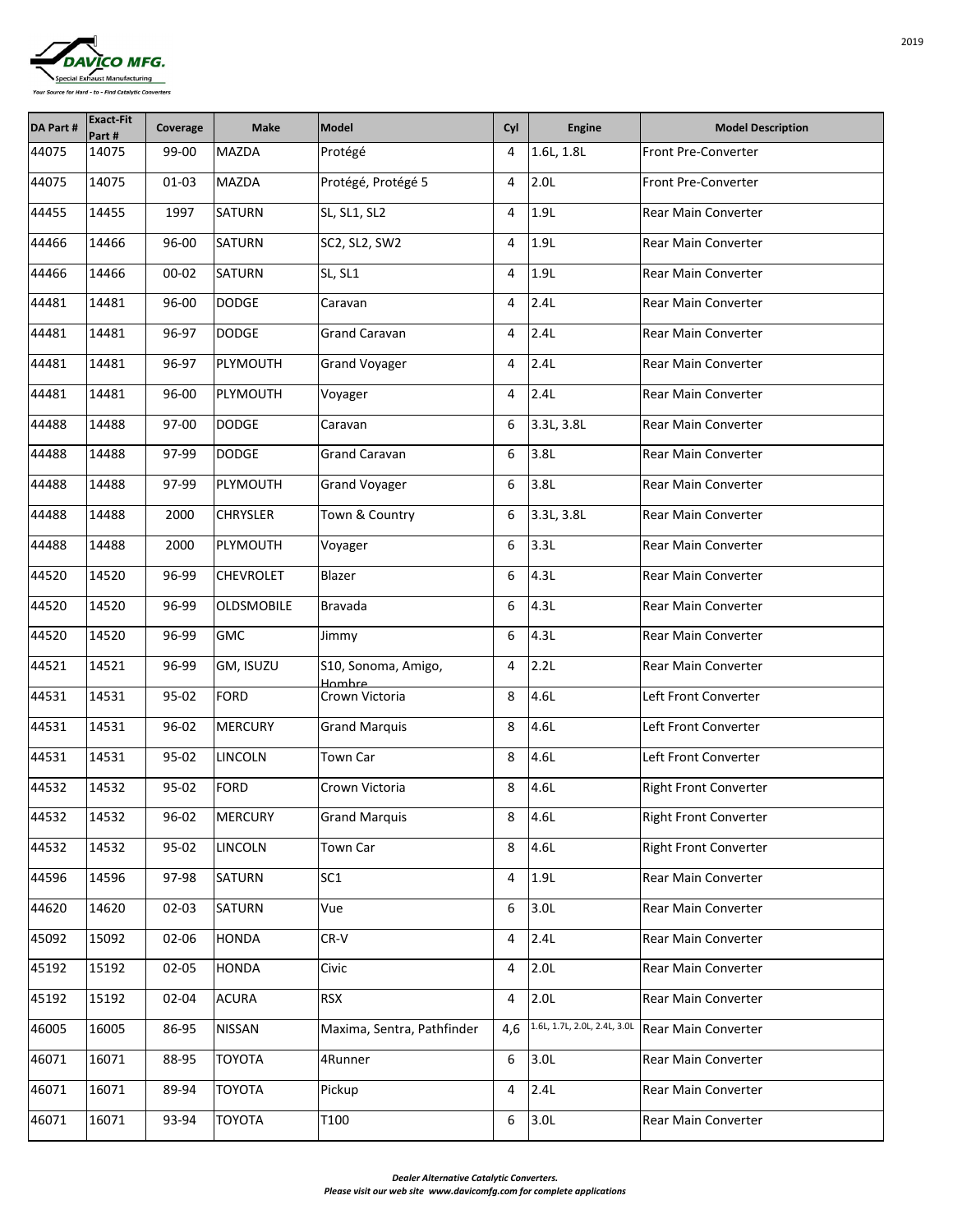| <b>DAVICO MFG.</b>                                    |
|-------------------------------------------------------|
|                                                       |
| Special Exhaust Manufacturing                         |
| Your Source for Hard - to - Find Catalytic Converters |

| <b>DA Part#</b> | <b>Exact-Fit</b><br>Part # | Coverage  | <b>Make</b>       | <b>Model</b>        | Cyl             | <b>Engine</b>    | <b>Model Description</b>                 |
|-----------------|----------------------------|-----------|-------------------|---------------------|-----------------|------------------|------------------------------------------|
| 46071           | 16071                      | 96-99     | <b>TOYOTA</b>     | Tacoma              | 4               | 2.4L, 2.7L       | <b>Rear Main Converter</b>               |
| 46083           | 16083                      | 94-97     | <b>SAAB</b>       | 900                 | 4               | 2.3L             | <b>Rear Main Converter</b>               |
| 46083           | 16083                      | 94-97     | <b>SAAB</b>       | 900                 | 4               | 2.3L             | <b>Rear Main Converter</b>               |
| 46093           | 16093                      | 95-98     | <b>TOYOTA</b>     | Paseo, Tercel       | 4               | 1.5L             | <b>Rear Main Converter</b>               |
| 46112           | 16112                      | 95-96     | <b>TOYOTA</b>     | Avalon, Camry       | 6               | 3.0 <sub>L</sub> | <b>Rear Main Converter</b>               |
| 46112           | 16112                      | 95-96     | <b>LEXUS</b>      | ES300               | 6               | 3.0L             | <b>Rear Main Converter</b>               |
| 46117           | 16117                      | 95-98     | <b>TOYOTA</b>     | T100                | 4,6             | 2.7L, 3.4L       | <b>Rear Main Converter</b>               |
| 46120           | 16120                      | 97-00     | <b>TOYOTA</b>     | Avalon, Camry       | 6               | 3.0 <sub>L</sub> | <b>Rear Main Converter Fed Emissions</b> |
| 46120           | 16120                      | 97-98     | <b>LEXUS</b>      | <b>ES300</b>        | 6               | 3.0 <sub>L</sub> | <b>Rear Main Converter Fed Emissions</b> |
| 46121           | 16121                      | 96-98     | <b>BMW</b>        | 540i, 740i, 740il   | 8               | 4.4L             | Left Main Converter                      |
| 46122           | 16122                      | 96-98     | <b>BMW</b>        | 540i, 740i, 740il   | 8               | 4.4L             | Right Main Converter                     |
| 46125           | 16125                      | $97 - 02$ | <b>TOYOTA</b>     | Camry, Solara       | $6\phantom{1}6$ | 3.0L             | <b>Rear Main Converter</b>               |
| 46129           | 16129                      | 96-99     | <b>TOYOTA</b>     | Avalon              | 6               | 3.0 <sub>L</sub> | Rear Main Converter Cal Emissions        |
| 46129           | 16129                      | 96-03     | <b>TOYOTA</b>     | Camry, Solara       | $6\phantom{1}6$ | 3.0L             | <b>Rear Main Converter Cal Emissions</b> |
| 46129           | 16129                      | 96-98     | <b>LEXUS</b>      | <b>ES300</b>        | 6               | 3.0 <sub>L</sub> | <b>Rear Main Converter Cal Emissions</b> |
| 46131           | 16131                      | 96-99     | <b>BMW</b>        | 328i, 328is         | 6               | 2.8L             | <b>Rear Main Converter</b>               |
| 46131           | 16131                      | 96-99     | <b>BMW</b>        | 328i, 328is, M3     | 6               | 2.8L, 3.2L       | <b>Rear Main Converter</b>               |
| 46131           | 16131                      | 96-99     | <b>BMW</b>        | M <sub>3</sub>      | 6               | 3.2L             | <b>Rear Main Converter</b>               |
| 46131           | 16131                      | $00 - 03$ | <b>BMW</b>        | M <sub>5</sub>      | 8               | 5.0 <sub>L</sub> | <b>Rear Main Converter</b>               |
| 46183           | 16183                      | 96-99     | <b>AUDI</b>       | A4, A4 Quattro      | 6               | 2.8L             | Left Main Converter                      |
| 46183           | 16183                      | 98-99     | <b>AUDI</b>       | A6, A6 Quattro      | 6               | 2.8              | Left Main Converter                      |
| 46184           | 16184                      | 96-99     | <b>AUDI</b>       | A4, A4 Quattro      | 6               | 2.8L             | <b>Right Main Converter</b>              |
| 46184           | 16184                      | 98-99     | <b>AUDI</b>       | A6, A6 Quattro      | 6               | 2.8              | <b>Right Main Converter</b>              |
| 46255           | 16255                      | 96-97     | <b>TOYOTA</b>     | RAV4                | 4               | 2.0 <sub>L</sub> | <b>Rear Main Converter</b>               |
| 46567           | 16567                      | $97-03$   | <b>PONTIAC</b>    | <b>Grand Prix</b>   | 6               | 3.8L             | <b>Rear Main Converter</b>               |
| 46567           | 16567                      | 00-05     | <b>CHEVROLET</b>  | Impala, Monte Carlo | 6               | 3.8L             | <b>Rear Main Converter</b>               |
| 46567           | 16567                      | 98-99     | <b>OLDSMOBILE</b> | Intrigue            | 6               | 3.8L             | <b>Rear Main Converter</b>               |
| 46567           | 16567                      | 97-04     | <b>BUICK</b>      | Regal               | 6               | 3.8L             | <b>Rear Main Converter</b>               |
| 47030           | 17030                      | 96-99     | <b>BMW</b>        | 318i, 318is, 318ti  | 4               | 1.9L             | <b>Rear Main Converter</b>               |
| 47031           | 17031                      | 96-98     | <b>BMW</b>        | Z <sub>3</sub>      | 4               | 1.9L             | <b>Rear Main Converter</b>               |
| 48000           | 18000                      | $01 - 04$ | <b>TOYOTA</b>     | Tacoma              | 4               | 2.4L             | <b>Rear Main Converter</b>               |
| 48001           | 18001                      | 00-04     | <b>TOYOTA</b>     | <b>Tacoma</b>       | 46              | 2.7L, 3.4L       | <b>Rear Main Converter</b>               |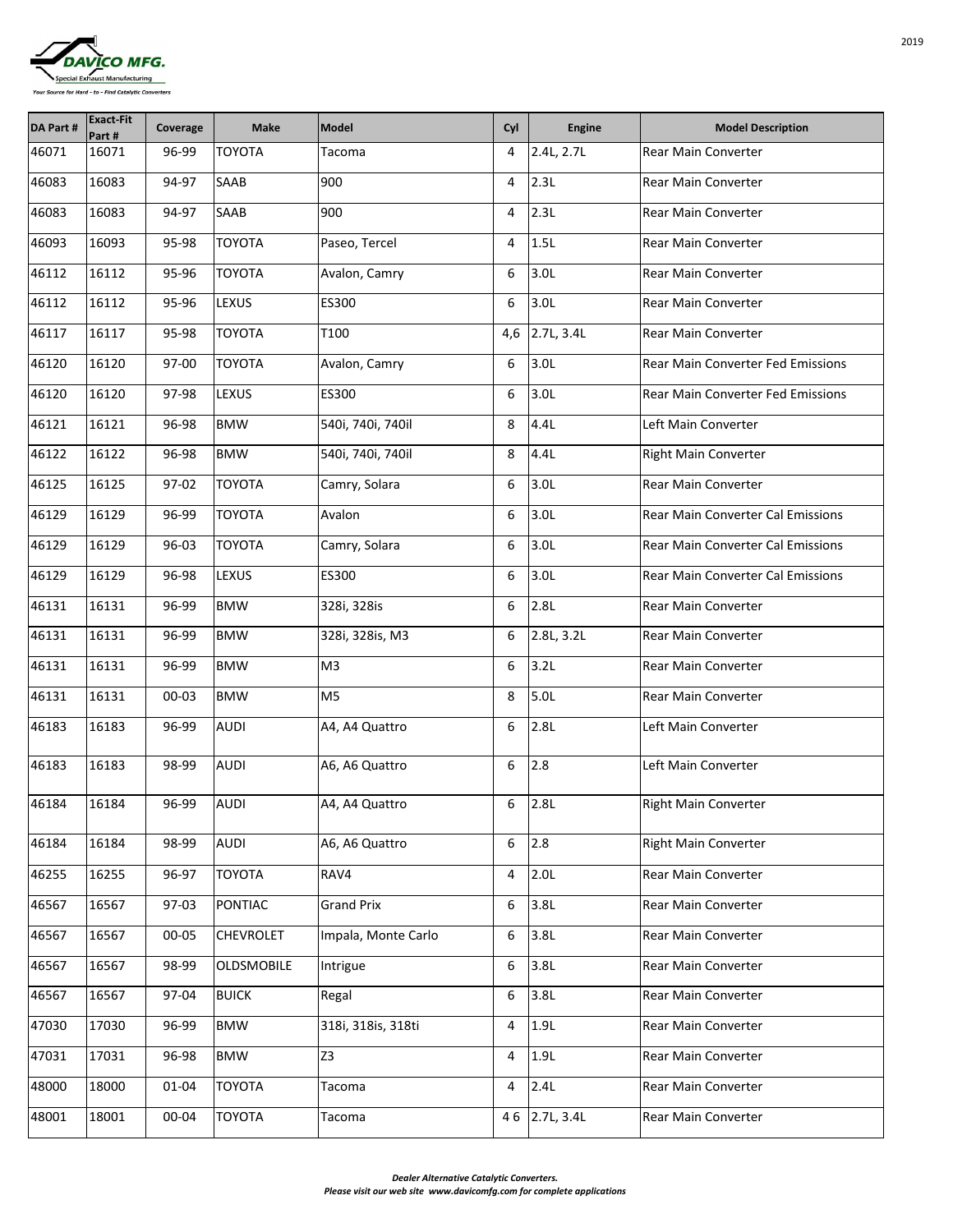

| DA Part # | <b>Exact-Fit</b><br>Part # | Coverage  | <b>Make</b>       | <b>Model</b>                                              | Cyl            | <b>Engine</b>    | <b>Model Description</b>                 |
|-----------|----------------------------|-----------|-------------------|-----------------------------------------------------------|----------------|------------------|------------------------------------------|
| 48003     | 18003                      | 00-04     | <b>TOYOTA</b>     | Tacoma                                                    | 4              | 2.7L             | <b>Rear Main Converter Fed Emissions</b> |
| 48010     | 18010                      | 99-05     | <b>GM TRUCK</b>   | Silverado, Sierra, Surburban,<br>Avalanche Escalade Tahoe | 8              | 4.3L, 4.8L, 5.3L | Y-Pipe Converter                         |
| 48014     | 18014                      | 99-00     | <b>HONDA</b>      | Civic                                                     | 4              | 1.6L             | <b>Rear Main Converter</b>               |
| 48022     | 18022                      | 00-01     | <b>AUDI</b>       | A6, A6 Quattro,                                           | 6              | 2.8L             | <b>Rear Main Converter</b>               |
| 48022     | 18022                      | 00-05     | <b>VW</b>         | Passat                                                    | 6              | 2.8L             | <b>Rear Main Converter</b>               |
| 48025     | 18025                      | 99-00     | <b>TOYOTA</b>     | Sienna                                                    | 6              | 3.0 <sub>L</sub> | <b>Rear Main Converter</b>               |
| 48030     | 18030                      | 03-07     | <b>NISSAN</b>     | Murano                                                    | 6              | 3.5L             | <b>Rear Main Converter</b>               |
| 48033     | 18033                      | 00-01     | <b>AUDI</b>       | A6, A6 Quattro                                            | 6              | 2.8L             | <b>Right Main Converter</b>              |
| 48033     | 18033                      | 00-05     | <b>VOLKSWAGEN</b> | Passat                                                    | 6              | 2.8L             | <b>Right Main Converter</b>              |
| 48048     | 18055                      | $01 - 05$ | <b>HONDA</b>      | Civic                                                     | 4              | 1.7L             | <b>Rear Main Converter</b>               |
| 48055     | 18055                      | $01 - 05$ | <b>HYUNDAI</b>    | Elantra                                                   | 4              | 2.0L             | <b>Rear Main Converter</b>               |
| 48056     | 18056                      | 00-05     | <b>TOYOTA</b>     | Echo                                                      | 4              | 1.5L             | <b>Rear Main Converter</b>               |
| 48056     | 18056                      | 04-06     | <b>SCION</b>      | xA                                                        | 4              | 1.5L             | <b>Rear Main Converter</b>               |
| 48057     | 18057                      | 99        | <b>VOLVO</b>      | S70, V70                                                  | 5              | 2.3L, 2.4L       | <b>Rear Main Converter</b>               |
| 48059     | 18059                      | 97-05     | <b>AUDI</b>       | A4, A4 Quattro                                            | 4              | 1.8L             | <b>Rear Main Converter</b>               |
| 48059     | 18059                      | 98-05     | <b>VOLKSWAGEN</b> | Passat                                                    | $\overline{4}$ | 1.8L             | <b>Rear Main Converter</b>               |
| 48060     | 18060                      | 99-02     | SAAB              | $9-5$                                                     | 6              | 3.0 <sub>L</sub> | <b>Rear Main Converter</b>               |
| 48062     | 18062                      | 97-01     | <b>TOYOTA</b>     | Camry, Solara                                             | 4              | 2.2L             | <b>Rear Main Converter</b>               |
| 48064     | 18064                      | 02-06     | <b>TOYOTA</b>     | Camry, Solara                                             | 4              | 2.4L             | <b>Rear Main Converter</b>               |
| 48065     | 18065                      | 99-02     | <b>TOYOTA</b>     | 4Runner                                                   | 6              | 3.4L             | <b>Rear Main Converter</b>               |
| 48067     | 18067                      | 00-01     | <b>AUDI</b>       | A6 Quattro                                                | 8              | 4.2L             | <b>Right Main Converter</b>              |
| 48067     | 18067                      | 00-05     | <b>VOLKSWAGEN</b> | Passat                                                    | 6              | 2.8L             | <b>Right Main Converter</b>              |
| 48068     | 18068                      | 00-01     | <b>AUDI</b>       | A6 Quattro                                                | 8              | 4.2L             | Left Main Converter                      |
| 48068     | 18068                      | 00-05     | <b>VOLKSWAGEN</b> | Passat                                                    | 6              | 2.8L             | Left Main Converter                      |
| 48069     | 18069                      | 98-01     | <b>INFINITY</b>   | Q45                                                       | 8              | 4.1L             | <b>Right Main Converter</b>              |
| 48072     | 18072                      | 01-08     | <b>KIA</b>        | Optima                                                    | 4              | 2.4L             | <b>Rear Main Converter</b>               |
| 48072     | 18072                      | 99-05     | <b>HYUNDAI</b>    | Sonata                                                    | 4              | 2.4L             | <b>Rear Main Converter</b>               |
| 48074     | 18074                      | $00 - 01$ | <b>AUDI</b>       | A6                                                        | 6              | 2.8L             | Left Main Converter                      |
| 48074     | 18074                      | 98-05     | VOLKSWAGEN        | Passat                                                    | 6              | 2.8L             | Left Main Converter                      |
| 48075     | 18075                      | 00-01     | <b>AUDI</b>       | A4, A4 Quattro                                            | 6              | 2.8L             | <b>Rear Main Converter</b>               |
| 48075     | 18075                      | 98-99     | <b>VW</b>         | Passat                                                    | 6              | 2.8L             | <b>Rear Main Converter</b>               |
| 48080     | 18080                      | 98-02     | <b>MERCEDES</b>   | E320                                                      | 6              | 3.2L             | <b>Right Main Converter</b>              |
| 48081     | 18081                      | 98-02     | <b>MERCEDES</b>   | E320                                                      | 6              | 3.2L             | Left Main Converter                      |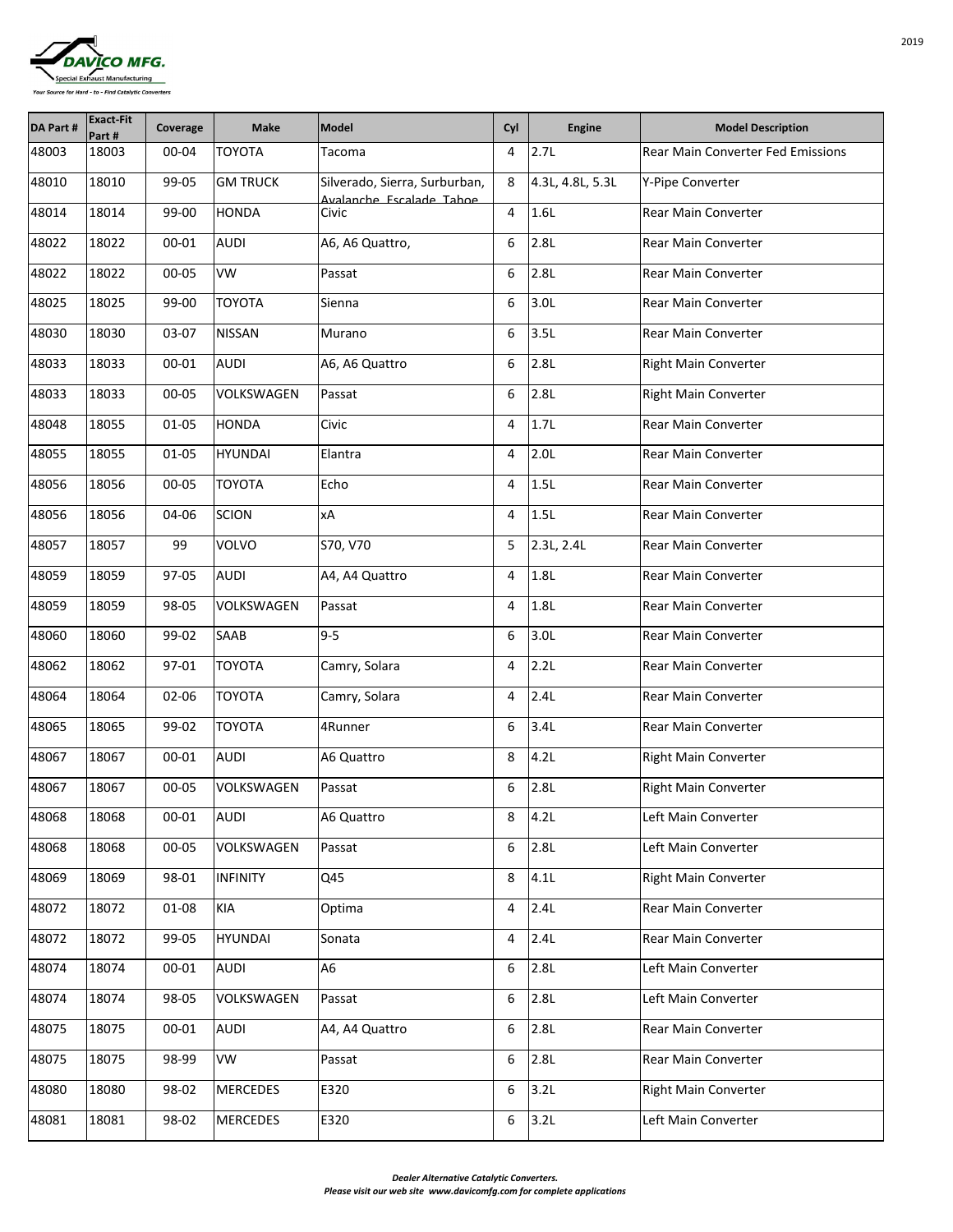

| <b>DA Part#</b> | <b>Exact-Fit</b><br>Part # | Coverage  | <b>Make</b>       | Model                        | Cyl | <b>Engine</b>    | <b>Model Description</b>                 |
|-----------------|----------------------------|-----------|-------------------|------------------------------|-----|------------------|------------------------------------------|
| 48085           | 18085                      | 02-03     | <b>AUDI</b>       | A6 Quattro                   | 6   | 3.0 <sub>L</sub> | Left Main Converter                      |
| 48086           | 18086                      | 99-01     | <b>TOYOTA</b>     | Sienna                       | 6   | 3.0 <sub>L</sub> | <b>Rear Main Converter Cal Emissions</b> |
| 48088           | 18088                      | 95-97     | <b>TOYOTA</b>     | <b>Land Cruiser</b>          | 6   | 4.5L             | <b>Rear Main Converter</b>               |
| 48088           | 18088                      | 96-97     | <b>LEXUS</b>      | LX450                        | 6   | 4.5L             | <b>Rear Main Converter</b>               |
| 48089           | 18089                      | $00 - 02$ | <b>TOYOTA</b>     | Celica                       | 4   | 1.8L             | Rear Main Converter w/ Resonator         |
| 48092           | 18092                      | 00-02     | <b>TOYOTA</b>     | Celica                       | 4   | 1.8L             | Rear Main Converter w/Resonator          |
| 48092           | 18092                      | $00 - 02$ | <b>TOYOTA</b>     | Celica GT                    | 4   | 1.8L             | Rear Main Converter w/ Resonator         |
| 48093           | 18093                      | 98-99     | <b>BMW</b>        | 323i, 323is                  | 6   | 2.5L             | <b>Rear Main Converter</b>               |
| 48097           | 18097                      | 98-00     | <b>TOYOTA</b>     | Sienna                       | 6   | 3.0 <sub>L</sub> | <b>Rear Main Converter Fed Emissions</b> |
| 48099           | 18099                      | 00-04     | <b>TOYOTA</b>     | Avalon                       | 6   | 3.0 <sub>L</sub> | <b>Rear Main Converter</b>               |
| 48099           | 18099                      | 99-01     | <b>LEXUS</b>      | <b>ES300</b>                 | 6   | 3.0 <sub>L</sub> | <b>Rear Main Converter</b>               |
| 48100           | 18100                      | 99-00     | <b>BMW</b>        | 328i, 328is                  | 6   | 2.8L             | Left Manifold Converter                  |
| 48101           | 18101                      | 99-00     | <b>BMW</b>        | 328i, 328is                  | 6   | 2.8L             | <b>Right Manifold Converter</b>          |
| 48103           | 18103                      | 02-04     | <b>ACURA</b>      | <b>RSX</b>                   | 4   | 2.0 <sub>L</sub> | <b>Rear Main Converter</b>               |
| 48105           | 18105                      | 99-01     | <b>OLDSMOBILE</b> | Alero                        | 4   | 2.4L             | <b>Rear Main Converter</b>               |
| 48105           | 18105                      | 99-02     | <b>CHEVROLET</b>  | Cavalier, Malibu             | 4   | 2.4L             | <b>Rear Main Converter</b>               |
| 48105           | 18105                      | 99-02     | <b>PONTIAC</b>    | Grand Am, Sunfire            | 4   | 2.4L             | <b>Rear Main Converter</b>               |
| 48114           | 18114                      | 03-05     | <b>HONDA</b>      | Civic                        | 4   | 1.3L             | <b>Rear Main Converter</b>               |
| 48120           | 18120                      | 02-06     | <b>NISSAN</b>     | Altima                       | 4   | 2.5L             | <b>Rear Main Converter</b>               |
| 48130           | 18130                      | 97-98     | <b>BMW</b>        | Z <sub>3</sub>               | 6   | 2.8L             | <b>Rear Main Converter</b>               |
| 48165           | 18165                      | 99-02     | <b>TOYOTA</b>     | 4Runner                      | 6   | 3.4L             | <b>Rear Main Converter</b>               |
| 48165           | 18165                      | 00-04     | <b>TOYOTA</b>     | Tacoma, Tundra               | 6   | 3.4L             | <b>Rear Main Converter</b>               |
| 48177           | 18177                      | 04-05     | <b>SUBARU</b>     | Legacy, Outback              | 4   | 2.5L             | <b>Right Main Converter</b>              |
| 48178           | 18178                      | 04-05     | <b>SUBARU</b>     | Legacy, Outback              | 4   | 2.5L             | Left Main Converter                      |
| 48185           | 18185                      | 02-04     | <b>AUDI</b>       | A6 Quattro                   | 6   | 3.0 <sub>L</sub> | <b>Right Main Converter</b>              |
| 48188           | 18188                      | 95-97     | <b>TOYOTA</b>     | <b>Land Cruiser</b>          | 6   | 4.5L             | <b>Rear Main Converter</b>               |
| 48188           | 18188                      | 95-97     | <b>LEXUS</b>      | LX450                        | 6   | 4.5L             | <b>Rear Main Converter</b>               |
| 48196           | 18196                      | 01-04     | <b>SUBARU</b>     | Legacy, Outback              | 6   | 3.0 <sub>L</sub> | <b>Right Main Converter</b>              |
| 48197           | 18197                      | 01-04     | SUBARU            | Legacy, Outback              | 6   | 3.0 <sub>L</sub> | Left Main Converter                      |
| 48218           | 18218                      | 05-09     | <b>NISSAN</b>     | Frontier, Pathfinder, Xterra | 6   | 4.0L             | Left Main Converter                      |
| 48218           | 18218                      | 08-09     | <b>NISSAN</b>     | Pathfinder                   | 8   | 5.6L             | Left Main Converter                      |
| 48219           | 18219                      | 05-09     | <b>NISSAN</b>     | Frontier, Pathfinder, Xterra | 6   | 4.0L             | <b>Right Main Converter</b>              |
| 48219           | 18219                      | 08-09     | <b>NISSAN</b>     | Pathfinder                   | 8   | 5.6L             | <b>Right Main Converter</b>              |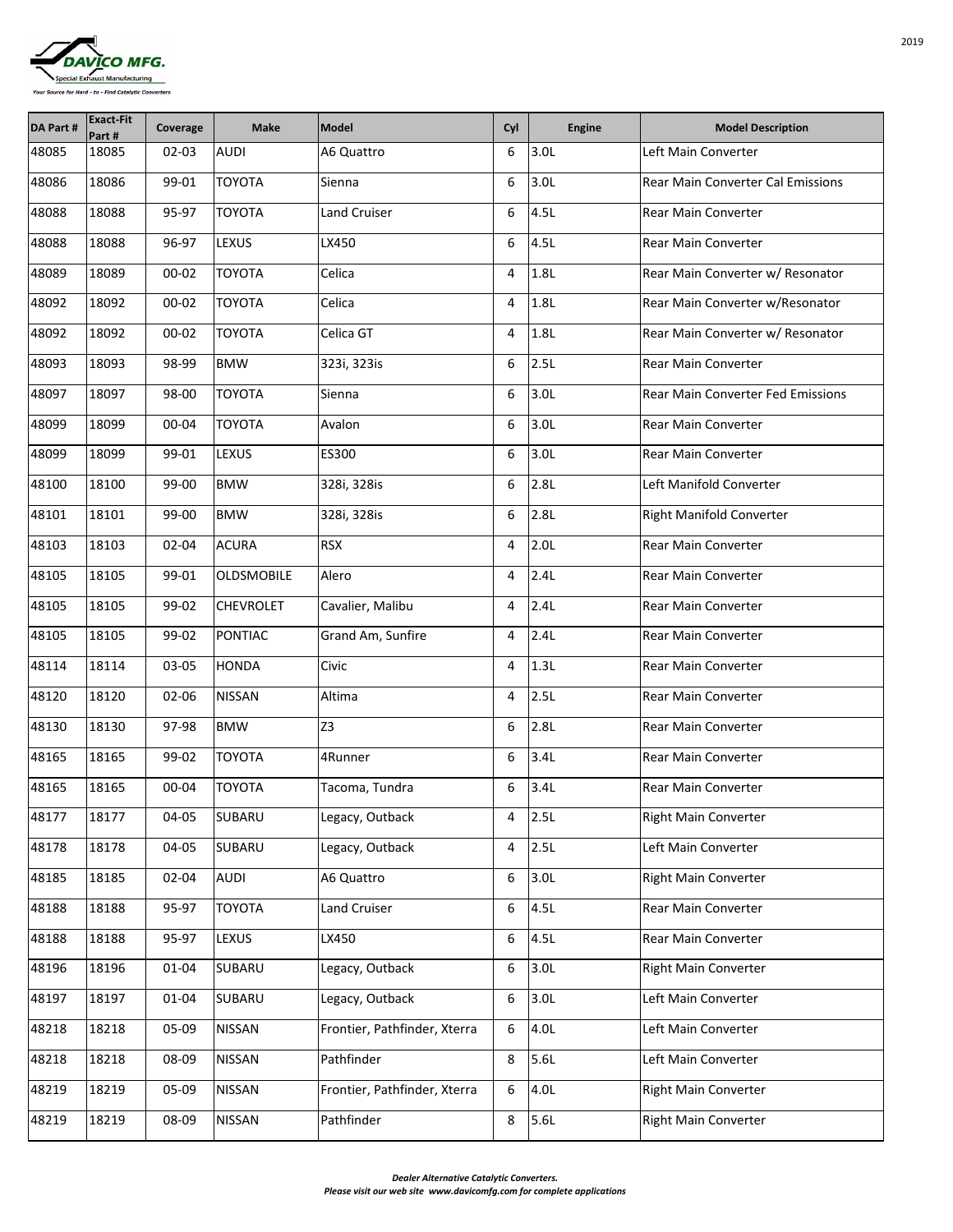| <b>DAVICO MFG.</b>                                    |  |
|-------------------------------------------------------|--|
|                                                       |  |
| Special Exhaust Manufacturing                         |  |
| Your Source for Hard - to - Find Catalytic Converters |  |

| <b>DA Part#</b> | <b>Exact-Fit</b><br>Part # | Coverage  | <b>Make</b>       | Model                       | Cyl             | <b>Engine</b>    | <b>Model Description</b>         |
|-----------------|----------------------------|-----------|-------------------|-----------------------------|-----------------|------------------|----------------------------------|
| 48228           | 18228                      | 01-05     | <b>VOLVO</b>      | <b>S60</b>                  | 5               | 2.4L             | <b>Manifold Converter</b>        |
| 48228           | 18228                      | $01 - 03$ | <b>VOLVO</b>      | V70                         | 5               | 2.4L             | <b>Manifold Converter</b>        |
| 48239           | 18239                      | 03-06     | <b>MITSUBISHI</b> | Outlander                   | 4               | 2.4L             | <b>Rear Main Converter</b>       |
| 48256           | 18256                      | $01 - 05$ | <b>BMW</b>        | 325i, 325xi, 325ci          | 6               | 2.5L             | <b>Front Manifold Converter</b>  |
| 48256           | 18256                      | $01 - 05$ | <b>BMW</b>        | 330i, 330ci                 | 6               | 3.0 <sub>L</sub> | <b>Front Manifold Converter</b>  |
| 48256           | 18256                      | $01 - 02$ | <b>BMW</b>        | Z <sub>3</sub>              | 6               | 2.5L, 3.0L       | <b>Front Manifold Converter</b>  |
| 48257           | 18257                      | $01 - 05$ | <b>BMW</b>        | 325i, 325xi, 325ci          | 6               | 2.5L             | <b>Rear Manifold Converter</b>   |
| 48257           | 18257                      | $01 - 05$ | <b>BMW</b>        | 330i, 330ci                 | 4               | 3.0 <sub>L</sub> | <b>Rear Manifold Converter</b>   |
| 48257           | 18257                      | $01 - 02$ | <b>BMW</b>        | Z <sub>3</sub>              | 6               | 2.5L, 3.0L       | <b>Rear Manifold Converter</b>   |
| 48266           | 18266                      | 03-04     | <b>TOYOTA</b>     | Tundra                      | 8               | 4.7 <sub>L</sub> | <b>Right Main Converter</b>      |
| 48278           | 18278                      | $02 - 03$ | <b>JAGUAR</b>     | X-Type                      | 6               | 2.5L, 3.0L       | <b>Front Main Converter</b>      |
| 48285           | 18285                      | 06-08     | <b>SUBARU</b>     | Forester, Impreza, Legacy   | 4               | 2.5L             | <b>Front Main Converter</b>      |
| 48305           | 18305                      | $01 - 03$ | <b>MAZDA</b>      | Protégé                     | 4               | 2.0L             | <b>Front Main Converter</b>      |
| 48312           | 18312                      | 02-03     | <b>AUDI</b>       | A4, A4 Quattro              | 6               | 3.0L             | <b>Rear Main Converter</b>       |
| 48315           | 18315                      | 01-06     | VW                | Jetta, Beetle, Golf         | 4               | 2.0L             | <b>Rear Main Converter</b>       |
| 48318           | 18318                      | 03-06     | <b>TOYOTA</b>     | <b>Matrix</b>               | 4               | 1.8L             | Rear Main Converter w/ Resonator |
| 48318           | 18318                      | 03-06     | <b>PONTIAC</b>    | Vibe                        | 4               | 1.8L             | Rear Main Converter w/ Resonator |
| 48330           | 18330                      | 05-08     | <b>VOLKSWAGEN</b> | Jetta                       | 5               | 2.5L             | <b>Rear Main Converter</b>       |
| 48332           | 18332                      | 05-07     | <b>SUBARU</b>     | Outback                     | 6               | 3.0 <sub>L</sub> | Left Rear Main Converter         |
| 48333           | 18333                      | 05-07     | <b>SUBARU</b>     | Outback                     | $6\phantom{1}6$ | 3.0 <sub>L</sub> | <b>Right Rear Main Converter</b> |
| 48346           | 18346                      | 04-05     | <b>VOLVO</b>      | V70                         | 5               | 2.5L             | <b>Rear Main Converter</b>       |
| 48347           | 18347                      | 04-05     | <b>SUBARU</b>     | Legacy, Outback             | $\overline{4}$  | 2.5L             | Left Main Converter              |
| 48348           | 18348                      | 04-05     | <b>SUBARU</b>     | Legacy, Outback             | 4               | 2.5L             | <b>Right Main Converter</b>      |
| 48359           | 18359                      | $07-10$   | <b>VOLVO</b>      | <b>XC90</b>                 | 6               | 3.2L             | <b>Rear Main Converter</b>       |
| 48363           | 18363                      | 03-04     | <b>TOYOTA</b>     | Tundra                      | 8               | 4.7 <sub>L</sub> | Left Main Converter              |
| 49015           | 19015                      | 01-06     | <b>FORD</b>       | Escape                      | 6               | 3.0 <sub>L</sub> | <b>Rear Main Converter</b>       |
| 49015           | 19015                      | 01-06     | <b>MERCURY</b>    | Mariner                     | 6               | 3.0 <sub>L</sub> | <b>Rear Main Converter</b>       |
| 49015           | 19015                      | 01-06     | <b>MAZDA</b>      | Tribute                     | 6               | 3.0 <sub>L</sub> | <b>Rear Main Converter</b>       |
| 49017           | 19017                      | 05-07     | <b>FORD</b>       | F250, F350, F450 Super Duty |                 | 8 10 5.4L, 6.8L  | <b>Front Y Pipe Converter</b>    |
| 49024           | 19024                      | 97-01     | <b>HONDA</b>      | <b>CRV</b>                  | 4               | 2.0L             | <b>Rear Main Converter</b>       |
| 49024           | 19024                      | 96-01     | <b>ACURA</b>      | Integra                     | $\overline{4}$  | 1.8L             | <b>Rear Main Converter</b>       |
| 49025           | 19025                      | 96-98     | <b>HONDA</b>      | Civic                       | 4               | 1.6L             | <b>Rear Main Converter</b>       |
| 49030           | 19030                      | 97-05     | <b>PONTIAC</b>    | Bonneville                  | 6               | 3.8L             | <b>Rear Main Converter</b>       |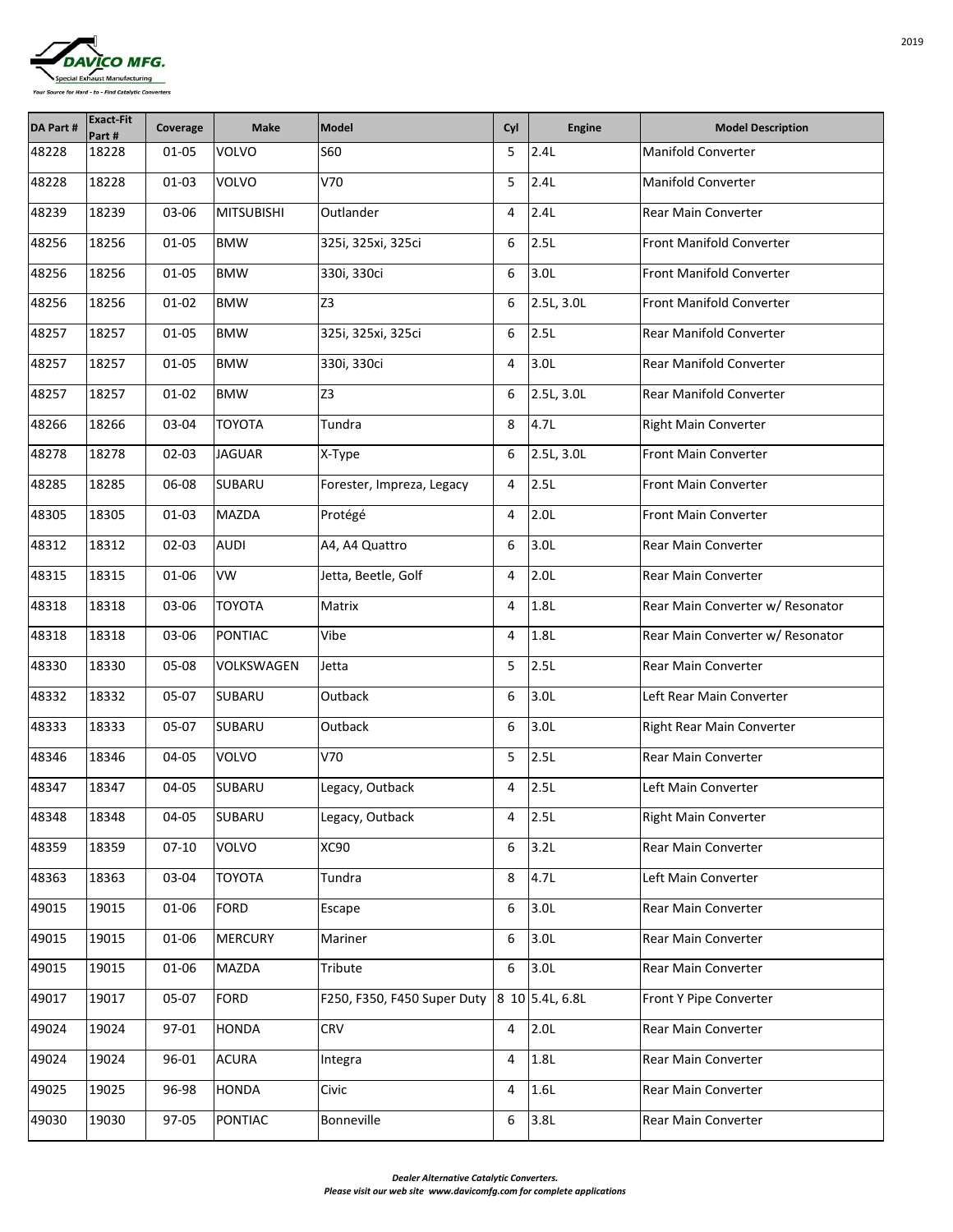

| <b>DA Part#</b> | <b>Exact-Fit</b><br>Part # | Coverage  | <b>Make</b>       | Model                     | Cyl            | <b>Engine</b>    | <b>Model Description</b>        |
|-----------------|----------------------------|-----------|-------------------|---------------------------|----------------|------------------|---------------------------------|
| 49030           | 19030                      | 97-05     | <b>PONTIAC</b>    | Bonneville                | 6              | 3.8L             | <b>Rear Main Converter</b>      |
| 49030           | 19030                      | 97-99     | <b>BUICK</b>      | LeSabre                   | 6              | 3.8L             | <b>Rear Main Converter</b>      |
| 49030           | 19030                      | 97-99     | <b>BUICK</b>      | LeSabre                   | 6              | 3.8L             | <b>Rear Main Converter</b>      |
| 49030           | 19030                      | 99-03     | <b>CADILLAC</b>   | Seville                   | 8              | 4.6L             | <b>Rear Main Converter</b>      |
| 49030           | 19030                      | 99-03     | <b>CADILLAC</b>   | Seville                   | 8              | 4.6L             | <b>Rear Main Converter</b>      |
| 49031           | 19031                      | 96-99     | <b>CADILLAC</b>   | <b>DeVille</b>            | 8              | 4.6L             | <b>Rear Main Converter</b>      |
| 49031           | 19031                      | 96-99     | <b>CADILLAC</b>   | Eldorado                  | 8              | 4.6L             | <b>Rear Main Converter</b>      |
| 49031           | 19031                      | 96-99     | <b>CADILLAC</b>   | Seville                   | 8              | 4.6L             | <b>Rear Main Converter</b>      |
| 49045           | 19045                      | 99-02     | <b>OLDSMOBILE</b> | Alero                     | 6              | 3.4L             | <b>Rear Main Converter</b>      |
| 49045           | 19045                      | 97-99     | <b>OLDSMOBILE</b> | Cutlass                   | 6              | 3.1L             | <b>Rear Main Converter</b>      |
| 49045           | 19045                      | 99-03     | <b>PONTIAC</b>    | <b>Grand Am</b>           | 6              | 3.4L             | <b>Rear Main Converter</b>      |
| 49045           | 19045                      | 97-03     | <b>CHEVROLET</b>  | Malibu                    | 6              | 3.1L             | <b>Rear Main Converter</b>      |
| 49052           | 19052                      | 99-03     | <b>VOLKSWAGEN</b> | <b>Beetle</b>             | 4              | 2.0 <sub>L</sub> | <b>Rear Main Converter</b>      |
| 49052           | 19052                      | $01 - 04$ | <b>VOLKSWAGEN</b> | Jetta                     | $\overline{4}$ | 2.0L             | <b>Rear Main Converter</b>      |
| 49057           | 19057                      | 97-05     | <b>BUICK</b>      | Century                   | 6              | 3.1L             | <b>Rear Main Converter</b>      |
| 49057           | 19057                      | 97-03     | <b>PONTIAC</b>    | <b>Grand Prix</b>         | 6              | 3.1L             | <b>Rear Main Converter</b>      |
| 49057           | 19057                      | 00-05     | <b>CHEVROLET</b>  | Impala, Monte Carlo       | 6              | 3.4L             | <b>Rear Main Converter</b>      |
| 49059           | 19059                      | $01 - 03$ | <b>TOYOTA</b>     | Highlander                | 6              | 3.0 <sub>L</sub> | <b>Rear Main Converter</b>      |
| 49059           | 19059                      | 99-03     | <b>LEXUS</b>      | <b>RX300</b>              | 6              | 3.0 <sub>L</sub> | <b>Rear Main Converter</b>      |
| 49064           | 19064                      | 00-04     | <b>LINCOLN</b>    | LS.                       | 6              | 3.0 <sub>L</sub> | Left Main Converter             |
| 49064           | 19064                      | 00-04     | <b>LINCOLN</b>    | LS                        | 6              | 3.0 <sub>L</sub> | <b>Right Main Converter</b>     |
| 49064           | 19064                      | 00-05     | <b>JAGUAR</b>     | $S-Type$                  | 6              | 3.0L             | Left Main Converter             |
| 49064           | 19064                      | 00-05     | <b>JAGUAR</b>     | S-Type                    | 6              | 3.0 <sub>L</sub> | <b>Right Main Converter</b>     |
| 49065           | 19065                      | 00-05     | <b>LINCOLN</b>    | LS.                       | 6              | 3.0 <sub>L</sub> | <b>Rear Main Converter</b>      |
| 49065           | 19065                      | 00-05     | <b>JAGUAR</b>     | $S-Type$                  | 6              | 3.0 <sub>L</sub> | <b>Rear Main Converter</b>      |
| 49072           | 19072                      | 03-04     | <b>TOYOTA</b>     | Corolla                   | 4              | 1.8L             | Rear Main Converter w/Resonator |
| 49072           | 19072                      | 03-04     | <b>PONTIAC</b>    | Vibe                      | 4              | 1.8L             | Rear Main Converter w/Resonator |
| 49073           | 19073                      | 00-05     | <b>SATURN</b>     | LS, LS1, L100, L200, L300 | 4              | 2.2L             | <b>Rear Main Converter</b>      |
| 49084           | 19084                      | 04-05     | <b>FORD</b>       | Explorer                  | 6              | 4.0L             | <b>Front Y Pipe Converter</b>   |
| 49084           | 19084                      | 04-05     | <b>MERCURY</b>    | Mountaineer               | 6              | 4.0L             | <b>Front Y Pipe Converter</b>   |
| 49090           | 19090                      | $00 - 02$ | <b>CHEVROLET</b>  | Express 1500, 2500        | 68             | 4.3L, 5.0L       | <b>Front Y Pipe Converter</b>   |
| 49090           | 19090                      | $00 - 02$ | <b>GMC</b>        | Savana 1500, 2500         | 68             | 4.3L, 5.0L       | <b>Front Y Pipe Converter</b>   |
| 49099           | 19099                      | 95-02     | <b>CHEVROLET</b>  | Camaro                    | 6              | 3.8L             | <b>Front Y Pipe Converter</b>   |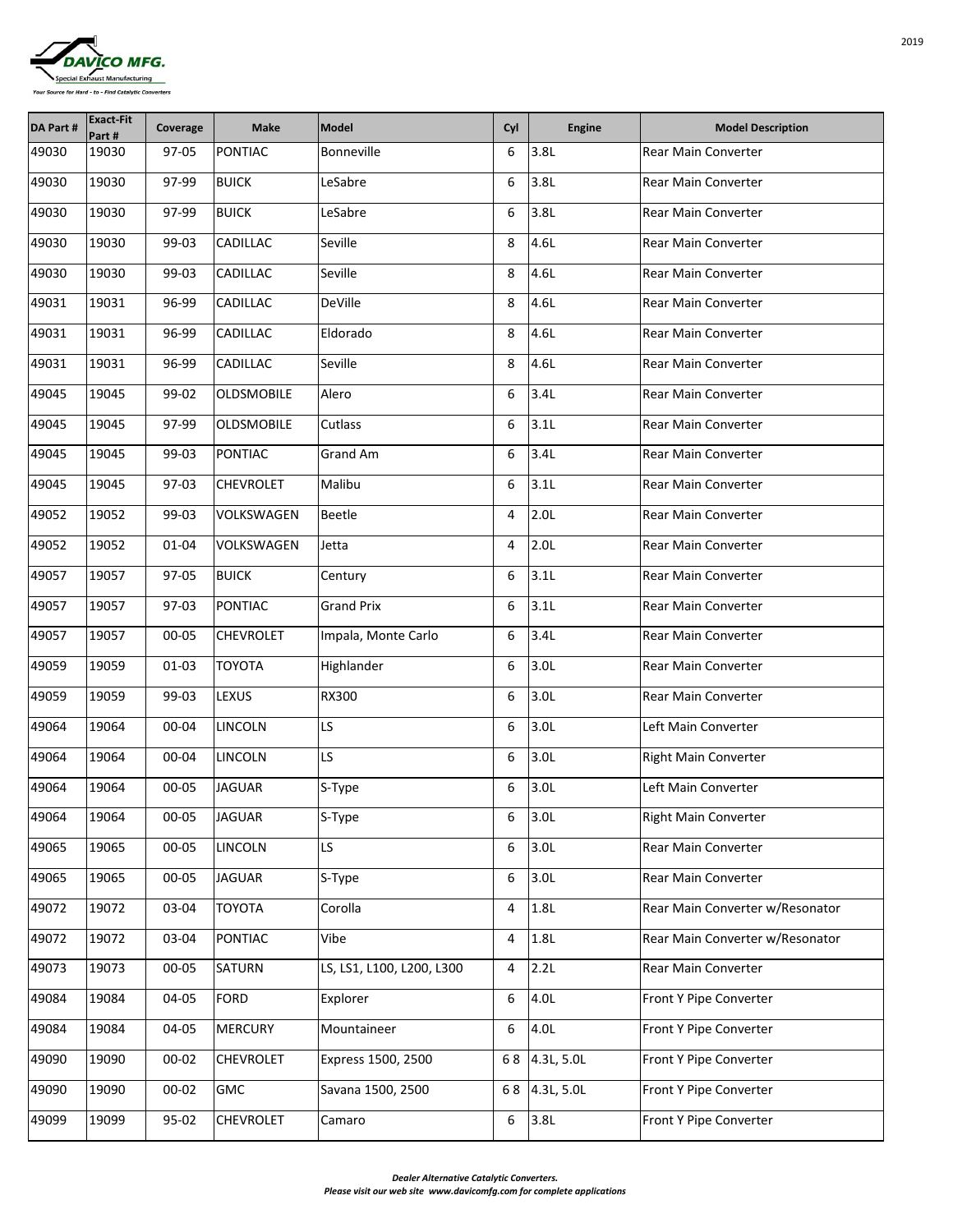

| <b>DA Part#</b> | <b>Exact-Fit</b><br>Part # | Coverage  | <b>Make</b>       | Model                                                       | Cyl  | <b>Engine</b>      | <b>Model Description</b>            |
|-----------------|----------------------------|-----------|-------------------|-------------------------------------------------------------|------|--------------------|-------------------------------------|
| 49099           | 19099                      | 95-02     | <b>PONTIAC</b>    | Firebird                                                    | 6    | 3.8L               | <b>Front Y Pipe Converter</b>       |
| 49103           | 19103                      | $02 - 05$ | <b>OLDSMOBILE</b> | Alero                                                       | 4    | 2.2L               | <b>Rear Main Converter</b>          |
| 49103           | 19103                      | 02-05     | <b>CHEVROLET</b>  | Cavalier                                                    | 4    | 2.2L               | <b>Rear Main Converter</b>          |
| 49103           | 19103                      | $02 - 05$ | <b>PONTIAC</b>    | Grand Am, Sunfire                                           | 4    | 2.2L               | <b>Rear Main Converter</b>          |
| 49108           | 19108                      | 99-02     | <b>CHEVROLET</b>  | Cavalier                                                    | 4    | 2.2L               | <b>Rear Main Converter</b>          |
| 49108           | 19108                      | 99-02     | <b>PONTIAC</b>    | Sunfire                                                     | 4    | 2.2L               | <b>Rear Main Converter</b>          |
| 49121           | 19121                      | $02 - 07$ | <b>SATURN</b>     | Vue                                                         | 4    | 2.2L               | <b>Rear Main Converter</b>          |
| 49225           | 19225                      | 07-09     | <b>MAZDA</b>      | <b>B2300</b>                                                | 4    | 2.3L               | <b>Rear Main Converter</b>          |
| 49225           | 19225                      | $07-11$   | <b>FORD</b>       | Ranger                                                      | 4    | 2.3L               | <b>Rear Main Converter</b>          |
| 49233           | 19233                      | $01 - 07$ | <b>DODGE</b>      | Caravan, Grand Caravan                                      | 6    | 3.3L, 3.8L         | <b>Rear Main Converter</b>          |
| 49233           | 19233                      | $01 - 07$ | <b>CHRYSLER</b>   | Town & Country                                              | 6    | 3.3L, 3.8L         | <b>Rear Main Converter</b>          |
| 49268           | 19268                      | 04-09     | <b>CADILLAC</b>   | <b>CTS</b>                                                  | 6    | 2.8L, 3.6L         | <b>Front Main Converter</b>         |
| 49346           | 19346                      | 08-10     | <b>FORD</b>       | F250, F350, F450 Super Duty                                 |      | 8 10 5.4L, 6.8L    | <b>Front Y Pipe Converter</b>       |
| 481551          | 181551                     | 00-03     | <b>BMW</b>        | <b>X5</b>                                                   | 8    | 4.4L               | Left Main Converter                 |
| 481552          | 181552                     | 00-03     | <b>BMW</b>        | <b>X5</b>                                                   | 8    | 4.4L               | <b>Right Main Converter</b>         |
| 47030           | 17030                      | 96-99     | <b>BMW</b>        | 318i, 318is, 318ti                                          | 4    | 1.9L               | <b>Rear Main Converter</b>          |
| 47031           | 17031                      | 96-98     | <b>BMW</b>        | Z <sub>3</sub>                                              | 4    | 1.9L               | <b>Rear Main Converter</b>          |
| 493461          | 193461                     | 08-10     | <b>FORD</b>       | F250 Super Duty                                             |      | 8, 10 5.4L, 6.8L   | Left Front Y Pipe Converter         |
| 493462          | 193462                     | 08-10     | FORD              | F250 Super Duty                                             |      | 8, 10 5.4L, 6.8L   | <b>Right Front Y Pipe Converter</b> |
| 49359           | 19359                      | 04-08     | <b>PONTIAC</b>    | <b>Grand Prix</b>                                           | 6    | 3.8L               | <b>Rear Main Converter</b>          |
| 49359           | 19359                      | 05-09     | <b>BUICK</b>      | LaCrosse                                                    | 6    | 3.8L               | <b>Rear Main Converter</b>          |
| 497201          | 197201                     | $14 - 17$ | <b>GM TRUCK</b>   | Silverado, Sierra, Surburban,<br>Avalanche, Escalade, Tahoe |      | 6, 8 $ 4.3L, 5.3L$ | Left Front Y Pipe Converter         |
| 497202          | 197202                     | $14 - 17$ | <b>GM TRUCK</b>   | Silverado, Sierra, Surburban,<br>Avalanche, Escalade, Tahoe | 6, 8 | 4.3L, 5.3L         | <b>Right Front Y Pipe Converter</b> |
| 4L012           | DL-012                     | 93-97     | SUBARU            | Impreza, Legacy                                             | 4    | 1.8L, 2.2L         | <b>Rear Main Converter</b>          |
| 4L016           | <b>DL-016</b>              | 93-96     | SUBARU            | Impreza, Legacy                                             | 4    | 1.8L, 2.2L         | <b>Front Main Converter</b>         |
| 4L017           | <b>DL-017</b>              | 93-98     | SUBARU            | Impreza, Legacy                                             | 4    | 1.8L, 2.2L         | <b>Rear Main Converter</b>          |
| 4L018           | <b>DL-018</b>              | 99-06     | SUBARU            | Forester, Impreza, Legacy                                   | 4    | 2.5L               | <b>Rear Main Converter</b>          |
| 4L018           | <b>DL-018</b>              | $01 - 03$ | SUBARU            | Outback, Baja                                               | 4    | 2.5L               | <b>Rear Main Converter</b>          |
| 4V017           | <b>DV-017</b>              | 95-98     | <b>VOLVO</b>      | 850                                                         | 5    | 2.4L               | <b>Rear Main Converter</b>          |
| 4V017           | <b>DV-017</b>              | 98        | <b>VOLVO</b>      | <b>S70</b>                                                  | 5    | 2.4L               | <b>Rear Main Converter</b>          |
| 4V018           | <b>DV-018</b>              | 99        | <b>VOLVO</b>      | S70, V70                                                    | 5    | 2.4L               | <b>Rear Main Converter</b>          |
| 4V019           | <b>DV-019</b>              | 00        | <b>VOLVO</b>      | S70, V70                                                    | 5    | 2.4L               | <b>Rear Main Converter</b>          |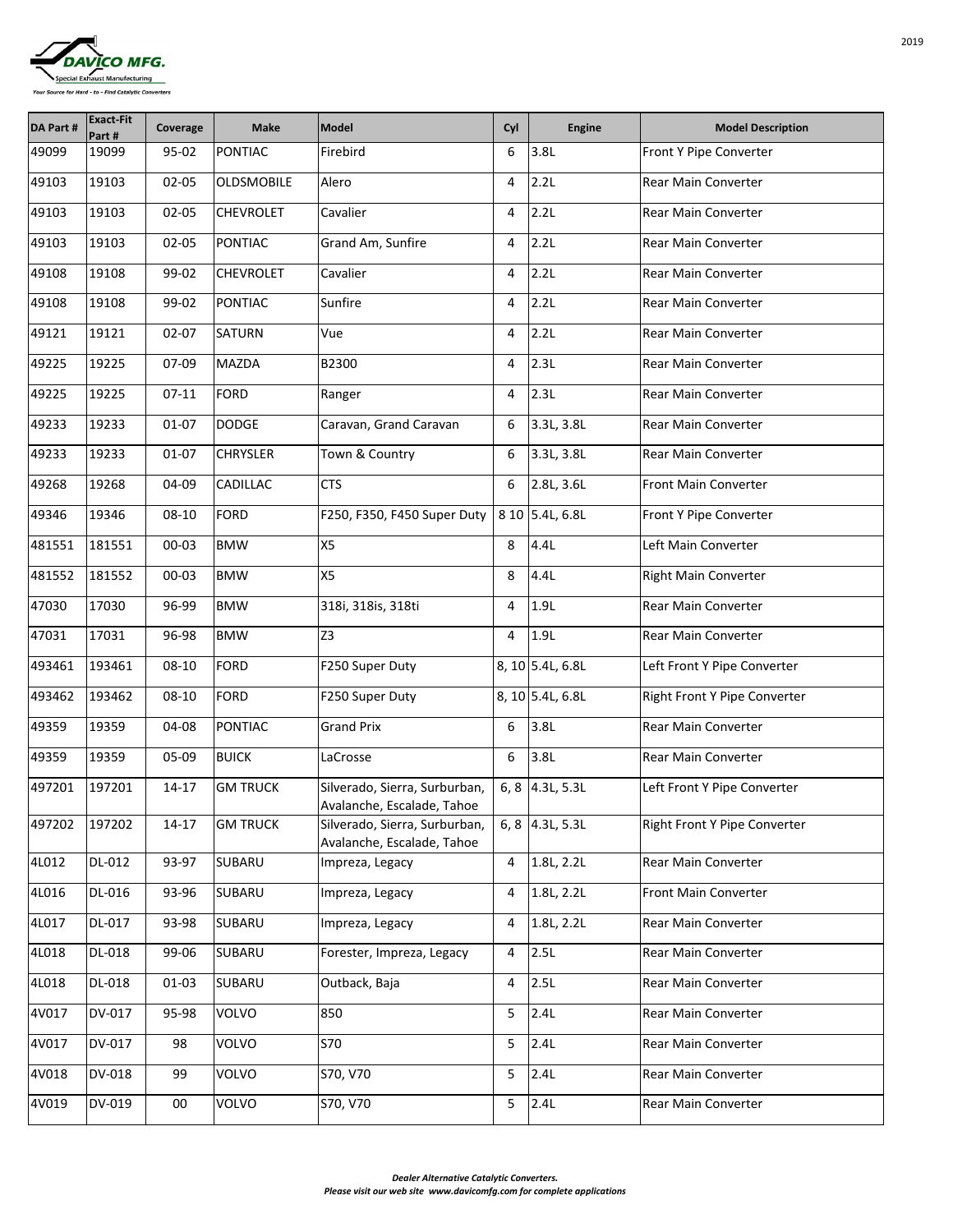

| <b>DA Part #</b> | <b>Exact-Fit</b><br>Part # | Coverage      | <b>Make</b>      | Model                      | Cyl | <b>Engine</b>        | <b>Model Description</b>               |
|------------------|----------------------------|---------------|------------------|----------------------------|-----|----------------------|----------------------------------------|
| 4V020            | <b>DV-020</b>              | 00-04         | <b>VOLVO</b>     | S40, V40                   | 4   | 1.9L                 | <b>Rear Main Converter</b>             |
| 4V021            | DV-021                     | 00            | <b>VOLVO</b>     | S70, V70                   | 5   | 2.3L, 2.4L           | <b>Rear Main Converter</b>             |
| 4V023            | <b>DV-023</b>              | 01            | <b>VOLVO</b>     | S60, V70                   | 5   | 2.4L                 | <b>Rear Main Converter</b>             |
| 4V031            | <b>DV-031</b>              | 99-01         | <b>VOLVO</b>     | <b>S80</b>                 | 6   | 2.8L, 2.9L           | <b>Rear Main Converter</b>             |
| 4V032            | <b>DV-032</b>              | 03-07         | <b>VOLVO</b>     | S60, V70                   | 5   | 2.4L                 | <b>Rear Main Converter</b>             |
| 4V058            | <b>DV-058</b>              | 99            | <b>VOLVO</b>     | C70                        | 5   | 2.4L                 | <b>Rear Main Converter</b>             |
| 741-175          | 841-175                    | <b>OBD II</b> | <b>UNIVERSAL</b> | 15" OAL 1.75" ID No O2     |     | Up to 5.9L 6,875 GVW | Dealer Alternative Universal Converter |
| 741-200          | 841-200                    | <b>OBD II</b> | <b>UNIVERSAL</b> | 15" OAL 2" ID No O2        |     | Up to 5.9L 6,875 GVW | Dealer Alternative Universal Converter |
| 741-225          | 841-225                    | <b>OBD II</b> | <b>UNIVERSAL</b> | 15" OAL 2.25" ID No O2     |     | Up to 5.9L 6,875 GVW | Dealer Alternative Universal Converter |
| 741-250          | 841-250                    | <b>OBD II</b> | <b>UNIVERSAL</b> | 15" OAL 2.50" ID No O2     |     | Up to 5.9L 6,875 GVW | Dealer Alternative Universal Converter |
| 741-300          | 841-300                    | <b>OBD II</b> | <b>UNIVERSAL</b> | 15" OAL 3" ID No O2        |     | Up to 5.9L 6,875 GVW | Dealer Alternative Universal Converter |
| 742-175          | 842-175                    | <b>OBD II</b> | <b>UNIVERSAL</b> | 15" OAL 1.75" ID End O2    |     | Up to 5.9L 6,875 GVW | Dealer Alternative Universal Converter |
| 742-200          | 842-200                    | <b>OBD II</b> | <b>UNIVERSAL</b> | 15" OAL 2" ID End O2       |     | Up to 5.9L 6,875 GVW | Dealer Alternative Universal Converter |
| 742-225          | 842-225                    | OBD II        | <b>UNIVERSAL</b> | 15" OAL 2.25" ID End O2    |     | Up to 5.9L 6,875 GVW | Dealer Alternative Universal Converter |
| 742-250 842-250  |                            | OBD II        | <b>UNIVERSAL</b> | 15" OAL 2.50" ID End O2    |     | Up to 5.9L 6,875 GVW | Dealer Alternative Universal Converter |
| 742-300          | 742-300                    | OBD II        | <b>UNIVERSAL</b> | 15" OAL 3" ID End O2       |     | Up to 5.9L 6,875 GVW | Dealer Alternative Universal Converter |
| 743-175          | 843-175                    | OBD II        | <b>UNIVERSAL</b> | 15" OAL 1.75" ID Center O2 |     | Up to 5.9L 6,875 GVW | Dealer Alternative Universal Converter |
| 743-200          | 843-200                    | OBD II        | <b>UNIVERSAL</b> | 15" OAL 2" ID Center O2    |     | Up to 5.9L 6,875 GVW | Dealer Alternative Universal Converter |
| 743-225          | 843-225                    | OBD II        | <b>UNIVERSAL</b> | 15" OAL 2.25" ID Center O2 |     | Up to 5.9L 6,875 GVW | Dealer Alternative Universal Converter |
| 743-250          | 843-250                    | OBD II        | <b>UNIVERSAL</b> | 15" OAL 2.50" ID Center O2 |     | Up to 5.9L 6,875 GVW | Dealer Alternative Universal Converter |
| 743-300          | 843-300                    | <b>OBD II</b> | <b>UNIVERSAL</b> | 15" OAL 3" ID Center O2    |     | Up to 5.9L 6,875 GVW | Dealer Alternative Universal Converter |

*Dealer Alternative Catalytic Converters. Please visit our web site www.davicomfg.com for complete applications*